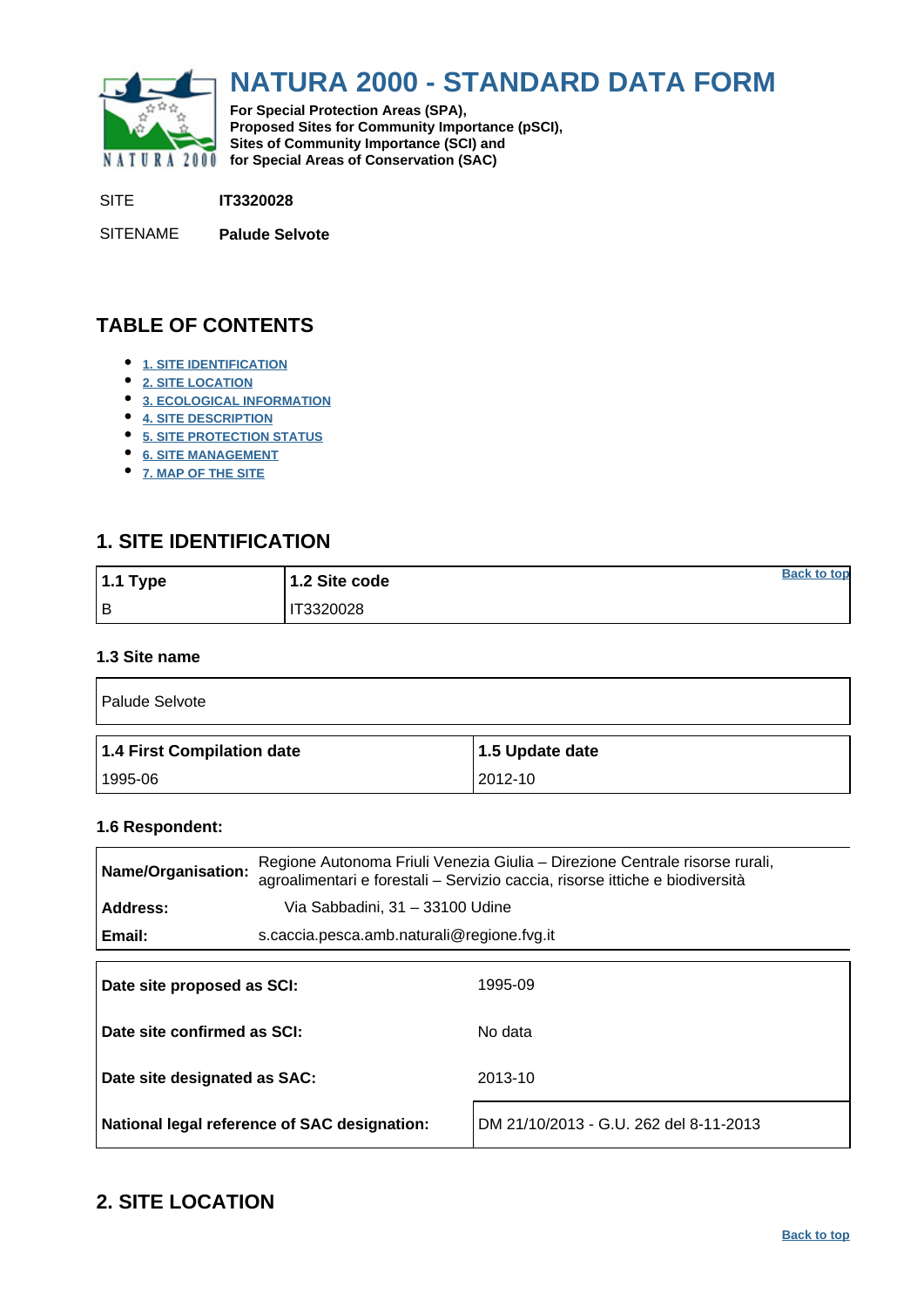#### **2.1 Site-centre location [decimal degrees]:**

| Longitude<br>13.1889 | Latitude<br>45.8819 |
|----------------------|---------------------|
| 2.2 Area [ha]:       | 2.3 Marine area [%] |
| 68.0                 | 0.0                 |
|                      |                     |

#### **2.4 Sitelength [km]:**

0.0

### **2.5 Administrative region code and name**

| <b>NUTS level 2 code</b> | <b>Region Name</b>    |
|--------------------------|-----------------------|
| ITD4                     | Friuli-Venezia Giulia |

### **2.6 Biogeographical Region(s)**

Continental (100.0

## <span id="page-1-0"></span>**3. ECOLOGICAL INFORMATION**

### **3.1 Habitat types present on the site and assessment for them**

**Annex I Habitat types Site assessment Code PF NP Cover [ha] Cave [number] Data quality A|B|C|D A|B|C Representativity Relative Surface Conservation Global** 3130 **b**  $\begin{array}{|c|c|c|c|c|}\n\hline\n\text{0.01}\n\end{array}$  **G** B C B B 3140 **1**  $\begin{array}{|c|c|c|c|c|c|}\n\hline\n\end{array}$  6 **B** C **B** B <sup>3160</sup> 0.01 G B C C C 3260  $\begin{array}{|c|c|c|c|c|}\n\hline\n\end{array}$   $\begin{array}{|c|c|c|c|}\n\hline\nG & B & C & A & A\n\end{array}$ <sup>6410</sup> 2.3 G B C B B <sup>6430</sup> 1.0 G B C B B  $7210$   $\blacksquare$   $\blacksquare$   $2.7$   $\blacksquare$  G  $\blacksquare$  A  $\blacksquare$  C  $\blacksquare$  A  $\blacksquare$  A  $\blacksquare$  A 7230  $\blacksquare$  5.9 G A C A A 91E0

**[Back to top](#page-0-0)**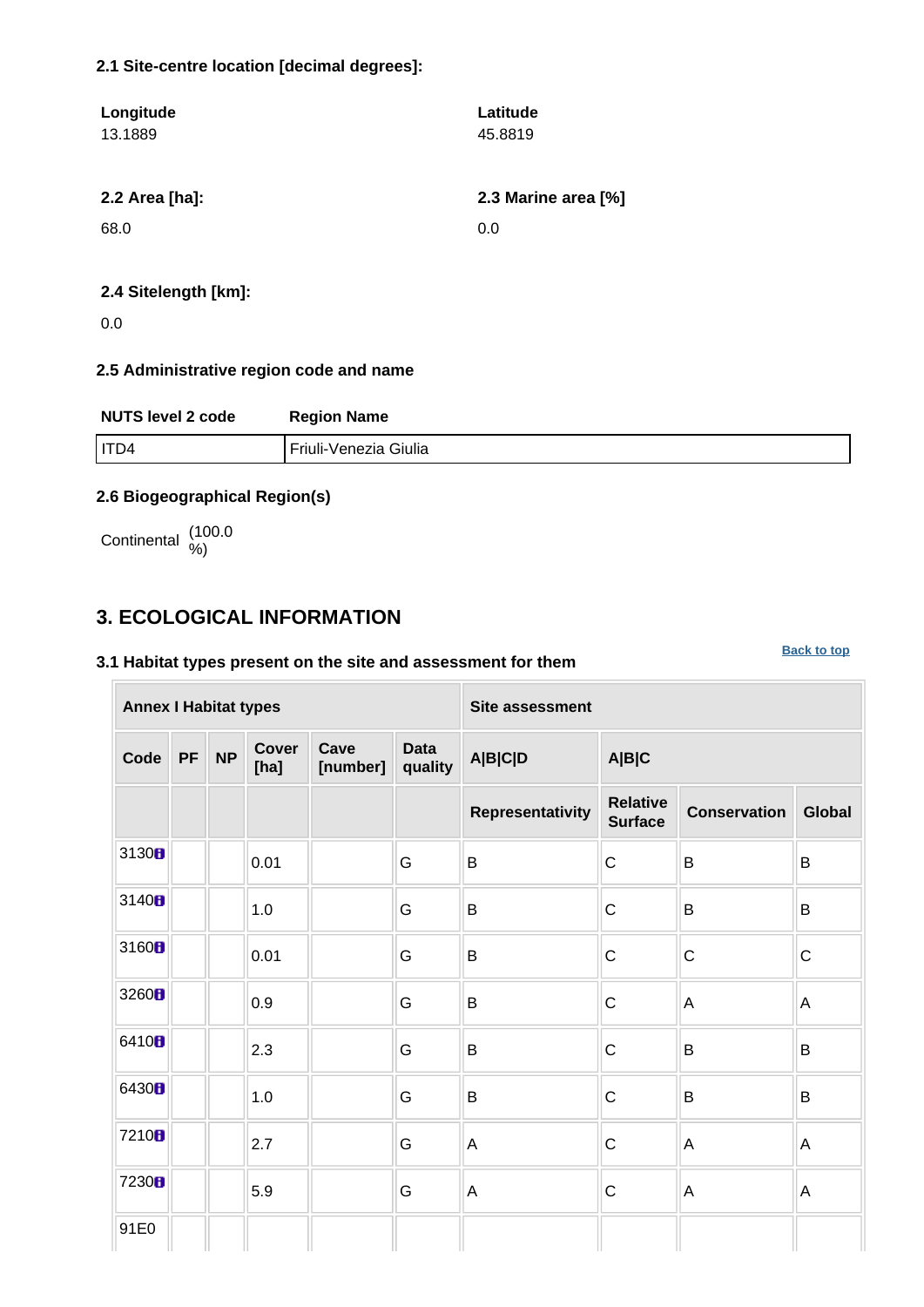| 8                                                        | $\overline{\phantom{0}}$<br>$\mathsf{v}$ . T | ∽ | - |  | ◡ |
|----------------------------------------------------------|----------------------------------------------|---|---|--|---|
| $\Gamma$<br>Q <sub>1</sub><br>ັບ<br><u>JII</u><br>o<br>o | .                                            |   |   |  |   |

- **PF:** for the habitat types that can have a non-priority as well as a priority form (6210, 7130, 9430) enter "X" in the column PF to indicate the priority form.
- **NP:** in case that a habitat type no longer exists in the site enter: x (optional)
- **Cover:** decimal values can be entered
- **Caves:** for habitat types 8310, 8330 (caves) enter the number of caves if estimated surface is not available.
- **Data quality:** G = 'Good' (e.g. based on surveys); M = 'Moderate' (e.g. based on partial data with some extrapolation);  $P = 'Poor'$  (e.g. rough estimation)

#### **3.2 Species referred to in Article 4 of Directive 2009/147/EC and listed in Annex II of Directive 92/43/EEC and site evaluation for them**

| <b>Species</b> |      |                                     |              | Population in the site |              |                |                         |             | <b>Site assessment</b> |         |                |              |              |              |
|----------------|------|-------------------------------------|--------------|------------------------|--------------|----------------|-------------------------|-------------|------------------------|---------|----------------|--------------|--------------|--------------|
| G              | Code | <b>Scientific</b><br><b>Name</b>    | $\mathbf{s}$ | <b>NP</b>              | T            | <b>Size</b>    |                         | <b>Unit</b> | Cat.                   | D.qual. | <b>A B C D</b> | A B C        |              |              |
|                |      |                                     |              |                        |              | Min            | <b>Max</b>              |             |                        |         | Pop.           | Con.         | Iso.         | Glo          |
| B              | A293 | <b>Acrocephalus</b><br>melanopogon  |              |                        | C            |                |                         |             | $\mathsf R$            |         | D              |              |              |              |
| B              | A229 | <b>Alcedo atthis</b>                |              |                        | р            | 1              | 1                       | p           |                        | G       | D              |              |              |              |
| B              | A029 | <b>Ardea purpurea</b>               |              |                        | С            |                |                         |             | $\mathsf R$            |         | D              |              |              |              |
| B              | A024 | <b>Ardeola ralloides</b>            |              |                        | $\mathbf{C}$ |                |                         |             | $\vee$                 |         | D              |              |              |              |
| $\mathsf{P}$   | 1646 | <b>Armeria helodes</b>              |              |                        | p            | 120            | 120                     | i           |                        | G       | A              | $\mathsf{C}$ | A            | Α            |
| $\mathbf{I}$   | 1092 | <b>Austropotamobius</b><br>pallipes |              |                        | р            |                |                         |             | P                      | M       | D              |              |              |              |
| F              | 1137 | <b>Barbus plebejus</b>              |              |                        | p            |                |                         |             | P                      | P       | D              |              |              |              |
| A              | 1193 | <b>Bombina</b><br>variegata         |              |                        | р            |                |                         |             | $\mathsf{C}$           | M       | C              | B            | $\mathsf{C}$ | $\mathsf{C}$ |
| B              | A021 | <b>Botaurus stellaris</b>           |              |                        | W            |                |                         |             | $\mathsf{R}$           |         | D              |              |              |              |
| B              | A197 | <b>Chlidonias niger</b>             |              |                        | $\mathbf{C}$ |                |                         |             | $\mathsf C$            |         | D              |              |              |              |
| В              | A030 | Ciconia nigra                       |              |                        | C            |                |                         |             | $\vee$                 |         | D              |              |              |              |
| B              | A081 | <b>Circus</b><br>aeruginosus        |              |                        | r            | 1              | 1                       | p           |                        | G       | C              | $\mathsf{C}$ | $\mathsf{C}$ | $\mathsf{C}$ |
| В              | A082 | <b>Circus cyaneus</b>               |              |                        | W            | $\overline{2}$ | $\overline{\mathbf{4}}$ | i           |                        | G       | $\mathsf C$    | A            | $\mathsf C$  | B            |
| B              | A084 | <b>Circus pygargus</b>              |              |                        | r            |                | 1                       | р           |                        | G       | B              | A            | $\mathsf C$  | B            |
| F              | 5304 | <b>Cobitis bilineata</b>            |              |                        | р            |                |                         |             | P                      |         | D              |              |              |              |
| L              | 1071 | Coenonympha<br>oedippus             |              |                        | р            |                |                         |             | $\vee$                 | M       | C              | C            | B            | B            |
| F              | 1163 | <b>Cottus gobio</b>                 |              |                        | р            |                |                         |             | P                      |         | D              |              |              |              |
| B              | A236 | <b>Dryocopus</b><br>martius         |              |                        | с            |                |                         |             | $\vee$                 |         | D              |              |              |              |
| B              | A027 | Egretta alba                        |              |                        | C            |                |                         |             | ${\sf R}$              |         | D              |              |              |              |
| B              | A026 | Egretta garzetta                    |              |                        | C            |                |                         |             | R                      |         | D              |              |              |              |
| R              | 1220 | <b>Emys orbicularis</b>             |              |                        | p            |                |                         |             | R                      | M       | $\mathsf C$    | B            | $\mathsf C$  | $\mathsf C$  |
|                |      | <b>Erucastrum</b>                   |              |                        |              |                |                         |             |                        |         |                |              |              |              |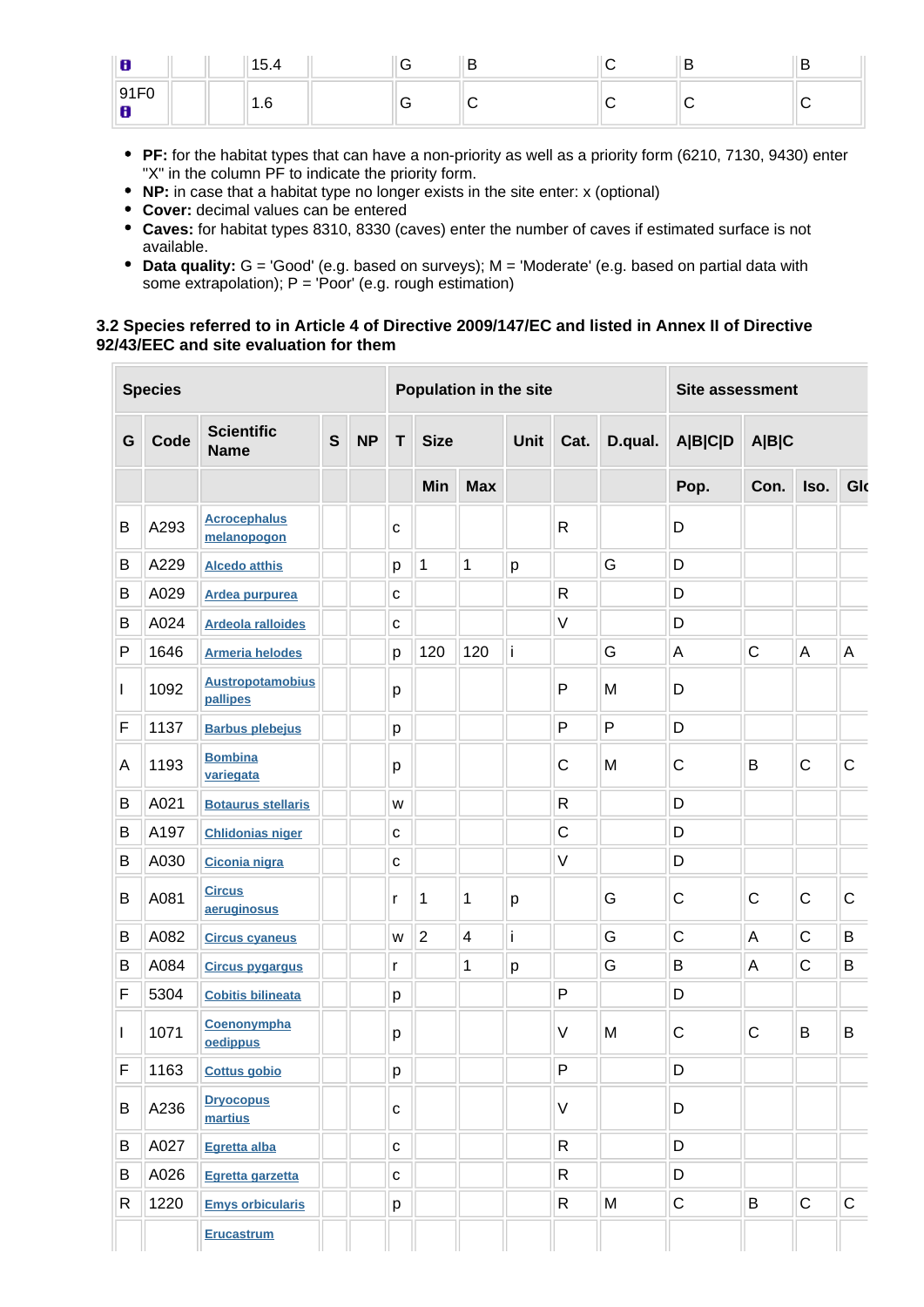| P | 1502 | palustre                         | p            |                | 10                       | ۱i |                         | G         | A            | $\mathsf C$ | A            | A           |
|---|------|----------------------------------|--------------|----------------|--------------------------|----|-------------------------|-----------|--------------|-------------|--------------|-------------|
| P | 1714 | <b>Euphrasia</b><br>marchesettii | р            |                |                          |    | $\mathsf{R}$            |           | B            | B           | B            | B           |
| B | A103 | <b>Falco peregrinus</b>          | $\mathbf C$  |                |                          |    | $\vee$                  |           | D            |             |              |             |
| B | A097 | <b>Falco vespertinus</b>         | $\mathbf c$  |                |                          |    | $\mathsf{R}$            |           | D            |             |              |             |
| P | 4096 | <b>Gladiolus</b><br>palustris    | p            |                |                          |    | $\mathsf{R}$            |           | $\mathsf C$  | B           | $\mathsf C$  | B           |
| B | A127 | <b>Grus grus</b>                 | $\mathbf c$  |                |                          |    | $\vee$                  |           | D            |             |              |             |
| B | A022 | <b>Ixobrychus</b><br>minutus     | $\mathbf C$  |                |                          |    | $\mathsf{C}$            |           | $\mathsf C$  | $\mathsf C$ | $\mathsf C$  | $\mathsf C$ |
| B | A338 | <b>Lanius collurio</b>           | $\mathsf{r}$ | $\overline{4}$ | $\overline{\mathcal{A}}$ | p  |                         | G         | D            |             |              |             |
| B | A176 | Larus<br>melanocephalus          | $\mathbf{C}$ |                |                          |    | $\mathsf{R}$            |           | D            |             |              |             |
| B | A246 | Lullula arborea                  | $\mathbf c$  |                |                          |    | $\vee$                  |           | D            |             |              |             |
| B | A272 | <b>Luscinia svecica</b>          | $\mathbf C$  |                |                          |    | $\vee$                  |           | D            |             |              |             |
| B | A073 | <b>Milvus migrans</b>            | r            |                |                          |    | $\mathsf{P}$            |           | D            |             |              |             |
| B | A023 | <b>Nycticorax</b><br>nycticorax  | $\mathbf{C}$ |                |                          |    | $\mathsf{C}$            |           | $\mathsf C$  | B           | $\mathsf C$  | B           |
| B | A094 | <b>Pandion haliaetus</b>         | $\mathbf{C}$ |                |                          |    | $\overline{\mathsf{R}}$ |           | D            |             |              |             |
| B | A072 | Pernis apivorus                  | r            | $\mathbf 1$    | $\mathbf{1}$             | p  |                         | G         | $\mathsf{C}$ | B           | $\mathsf{C}$ | B           |
| I | 6177 | <b>Phengaris teleius</b>         | p            |                |                          |    | $\vee$                  | ${\sf M}$ | $\mathsf C$  | $\mathsf C$ | B            | B           |
| B | A151 | <b>Philomachus</b><br>pugnax     | C            |                |                          |    | $\mathsf C$             |           | D            |             |              |             |
| B | A140 | <b>Pluvialis apricaria</b>       | $\mathbf{C}$ |                |                          |    | $\mathsf{R}$            |           | D            |             |              |             |
| B | A119 | Porzana porzana                  | $\mathbf C$  |                |                          |    | $\mathsf{R}$            |           | D            |             |              |             |
| A | 1215 | Rana latastei                    | p            |                |                          |    | $\mathsf{R}$            | M         | $\mathsf C$  | $\mathsf C$ | $\mathsf C$  | $\mathsf C$ |
| B | A166 | <b>Tringa glareola</b>           | $\mathbf{C}$ |                |                          |    | $\vee$                  |           | D            |             |              |             |
| A | 1167 | <b>Triturus carnifex</b>         | p            |                |                          |    | $\mathsf{C}$            | M         | $\mathsf{C}$ | B           | $\mathsf C$  | B           |

- **Group:** A = Amphibians, B = Birds, F = Fish, I = Invertebrates, M = Mammals, P = Plants, R = Reptiles
- **S:** in case that the data on species are sensitive and therefore have to be blocked for any public access enter: yes
- **NP:** in case that a species is no longer present in the site enter: x (optional)
- **Type:** p = permanent, r = reproducing, c = concentration, w = wintering (for plant and non-migratory species use permanent)
- Unit: i = individuals, p = pairs or other units according to the Standard list of population units and codes in accordance with Article 12 and 17 reporting (see **[reference portal](http://bd.eionet.europa.eu/activities/Natura_2000/reference_portal)**)
- **Abundance categories (Cat.):**  $C =$  common,  $R =$  rare,  $V =$  very rare,  $P =$  present to fill if data are deficient (DD) or in addition to population size information
- Data quality: G = 'Good' (e.g. based on surveys); M = 'Moderate' (e.g. based on partial data with some extrapolation);  $P = 'Poor'$  (e.g. rough estimation);  $VP = 'Very$  poor' (use this category only, if not even a rough estimation of the population size can be made, in this case the fields for population size can remain empty, but the field "Abundance categories" has to be filled in)

#### **3.3 Other important species of flora and fauna (optional)**

| <b>Species</b> |             |                                  |   |           |             |  | <b>Population in the site</b> |  |                         | <b>Motivation</b> |                     |  |  |  |
|----------------|-------------|----------------------------------|---|-----------|-------------|--|-------------------------------|--|-------------------------|-------------------|---------------------|--|--|--|
| Group          | <b>CODE</b> | <b>Scientific</b><br><b>Name</b> | S | <b>NP</b> | <b>Size</b> |  | Unit<br>Cat.                  |  | <b>Species</b><br>Annex |                   | Other<br>categories |  |  |  |
|                |             |                                  |   |           |             |  |                               |  |                         |                   |                     |  |  |  |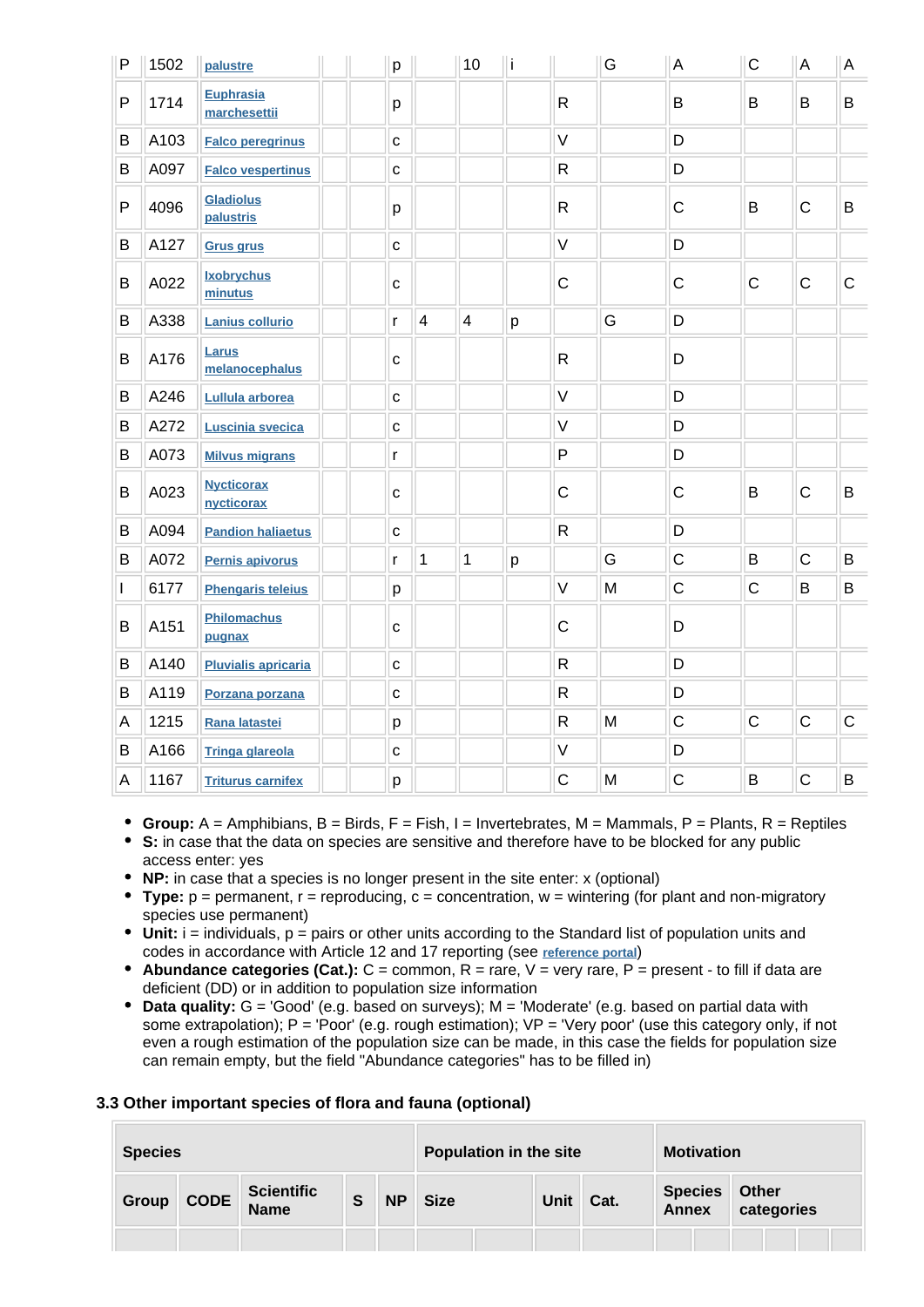|                           |      |                                       | Min | <b>Max</b> | <b>C R V P</b> | ${\sf IV}$  | $\mathsf{V}$ | $\overline{A}$ | $\, {\bf B}$ | $\mathbf C$               | D                         |
|---------------------------|------|---------------------------------------|-----|------------|----------------|-------------|--------------|----------------|--------------|---------------------------|---------------------------|
| P                         |      | <b>Allium</b><br>suaveolens           |     |            | $\mathsf{R}$   |             |              | X              |              |                           |                           |
| P                         |      | <b>Anagallis</b><br>tenella           |     |            | $\mathsf{P}$   |             |              | X              |              |                           |                           |
| P                         |      | <b>Centaurea</b><br>forojulensis      |     |            | $\mathsf{R}$   |             |              | X              | $\mathsf{X}$ |                           | X                         |
| $\mathsf{P}$              |      | <b>Cirsium canum</b>                  |     |            | $\mathsf{P}$   |             |              | X              |              |                           |                           |
| R                         | 1281 | <b>Elaphe</b><br>longissima           |     |            | $\mathsf{R}$   | X           |              |                |              | $\boldsymbol{\mathsf{X}}$ | X                         |
| $\sf P$                   |      | Gentiana<br>pneumonanthe              |     |            | $\mathsf{R}$   |             |              | X              |              |                           | X                         |
| I                         | 1026 | <b>Helix pomatia</b>                  |     |            | $\mathsf{P}$   |             | $\sf X$      |                |              | X                         | $\mathsf X$               |
| R                         | 5670 | <b>Hierophis</b><br>viridiflavus      |     |            | $\mathsf C$    | X           |              |                |              | $\boldsymbol{\mathsf{X}}$ | X                         |
| P                         |      | <b>Hottonia</b><br>palustris          |     |            | $\mathsf{P}$   |             |              | $\pmb{\times}$ |              |                           | X                         |
| $\boldsymbol{\mathsf{A}}$ | 5358 | <b>Hyla intermedia</b>                |     |            | $\mathsf C$    |             |              |                |              | $\mathsf X$               | $\mathsf X$               |
| F                         |      | <b>Knipowitschia</b><br>punctatissima |     |            |                |             |              |                | $\mathsf{X}$ |                           |                           |
| ${\sf R}$                 | 1263 | <b>Lacerta viridis</b>                |     |            | $\mathsf C$    | $\mathsf X$ |              |                |              | $\mathsf X$               | $\mathsf X$               |
| M                         | 1358 | <b>Mustela</b><br>putorius            |     |            | $\mathsf{R}$   |             | X            | X              |              | $\boldsymbol{\mathsf{X}}$ | $\mathsf X$               |
| R                         | 1292 | <b>Natrix</b><br>tessellata           |     |            | $\mathsf{P}$   | X           |              |                |              | X                         | $\mathsf X$               |
| M                         | 2595 | <b>Neomys</b><br>anomalus             |     |            | $\mathsf C$    |             |              |                |              | $\boldsymbol{\mathsf{X}}$ | $\pmb{\times}$            |
| P                         |      | <b>Orchis</b><br>palustris            |     |            | $\mathsf{P}$   |             |              | $\mathsf X$    |              | X                         | $\pmb{\times}$            |
| $\mathsf F$               |      | <b>Padogobius</b><br>martensii        |     |            |                |             |              |                | $\mathsf{X}$ |                           |                           |
| $\mathsf F$               |      | <b>Phoxinus</b><br>phoxinus           |     |            |                |             |              |                |              |                           | X                         |
| P                         |      | <b>Plantago</b><br>altissima          |     |            | $\mathsf{P}$   |             |              | X              |              |                           |                           |
| R                         | 1256 | <b>Podarcis</b><br>muralis            |     |            | $\mathsf C$    | X           |              |                |              | X                         | X                         |
| A                         | 1209 | Rana dalmatina                        |     |            | $\mathsf C$    | X           |              |                |              | X                         | $\boldsymbol{\mathsf{X}}$ |
| A                         | 1210 | Rana esculenta                        |     |            | $\mathsf C$    |             | $\mathsf{X}$ |                |              | X                         | X                         |
| A                         | 1207 | Rana lessonae                         |     |            | $\mathsf C$    | X           |              |                |              | X                         | X                         |
| $\mathsf P$               |      | <b>Senecio</b><br>fontanicola         |     |            | $\mathsf{R}$   |             |              | $\mathsf{X}$   | $\mathsf{X}$ |                           |                           |
| P                         |      | <b>Sesleria</b><br>uliginosa          |     |            | $\vee$         |             |              | X              |              |                           |                           |
| R                         | 5902 | <b>Vipera aspis</b><br>francisciredi  |     |            | P              |             |              |                |              | $\mathsf{X}$              | $\mathsf{X}$              |
| R                         | 5995 | Zootoca<br>vivipara<br>carniolica     |     |            | ${\sf R}$      |             |              | $\mathsf X$    |              | X                         | $\pmb{\times}$            |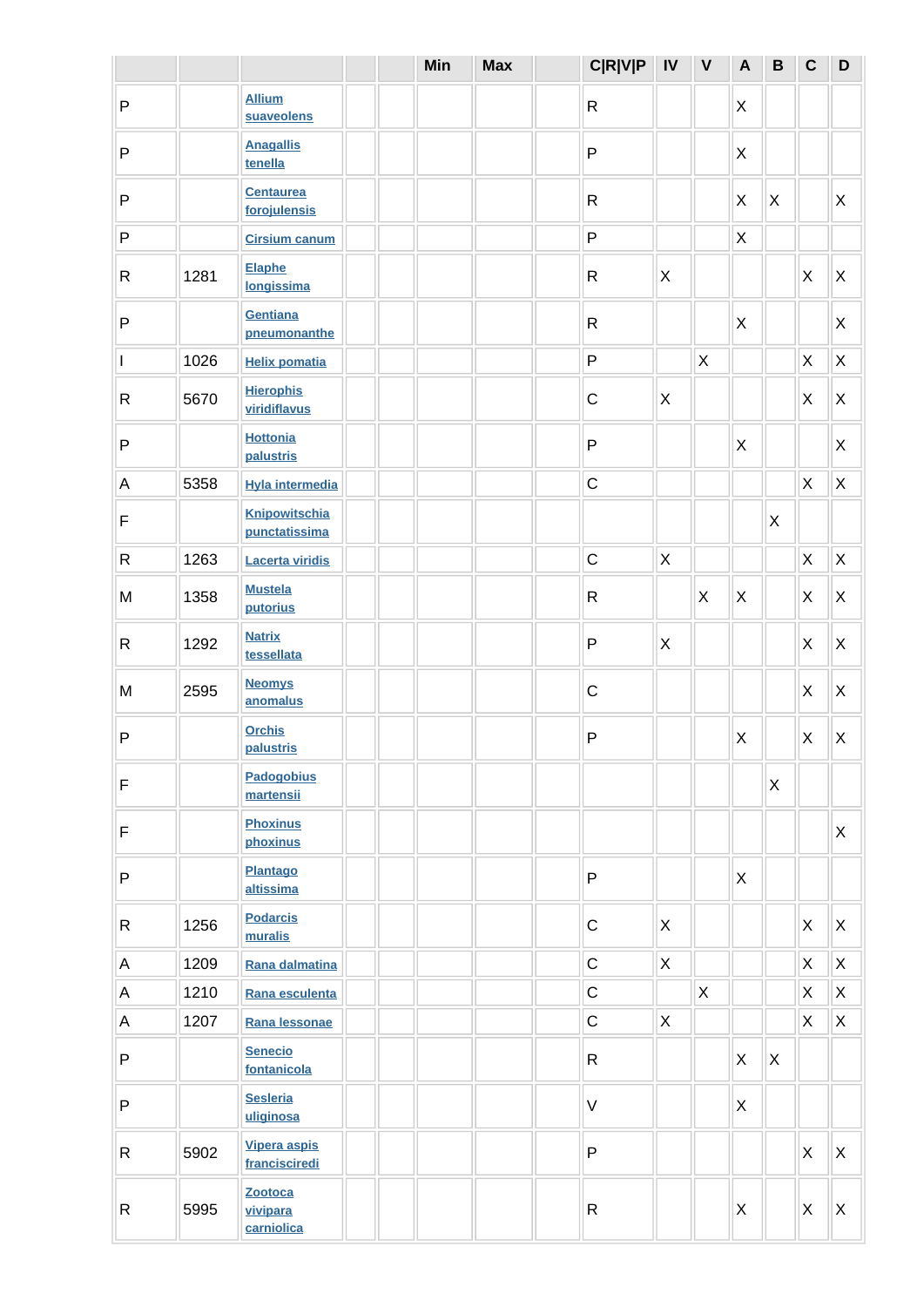- **Group:** A = Amphibians, B = Birds, F = Fish, Fu = Fungi, I = Invertebrates, L = Lichens, M = Mammals,  $P =$  Plants,  $R =$  Reptiles
- **CODE:** for Birds, Annex IV and V species the code as provided in the reference portal should be used in addition to the scientific name
- **S:** in case that the data on species are sensitive and therefore have to be blocked for any public access enter: yes
- **NP:** in case that a species is no longer present in the site enter: x (optional)
- $\bullet$  Unit: i = individuals,  $p =$  pairs or other units according to the standard list of population units and codes in accordance with Article 12 and 17 reporting, (see **[reference portal](http://bd.eionet.europa.eu/activities/Natura_2000/reference_portal)**)
- **Cat.:** Abundance categories:  $C =$  common,  $R =$  rare,  $V =$  very rare,  $P =$  present
- **Motivation categories: IV, V:** Annex Species (Habitats Directive), **A:** National Red List data; **B:** Endemics; **C:** International Conventions; **D:** other reasons

## <span id="page-5-0"></span>**4. SITE DESCRIPTION**

#### **4.1 General site character**

**[Back to top](#page-0-0)**

| <b>Habitat class</b>       | % Cover |
|----------------------------|---------|
| N <sub>10</sub>            | 15.0    |
| N08                        | 19.0    |
| N <sub>14</sub>            | 23.0    |
| <b>N06</b>                 | 1.0     |
| <b>N07</b>                 | 29.0    |
| N <sub>20</sub>            | 3.0     |
| N <sub>16</sub>            | 1.0     |
| N <sub>12</sub>            | 8.0     |
| N23                        | 1.0     |
| <b>Total Habitat Cover</b> | 100     |

#### **Other Site Characteristics**

Il sito, caratterizzato da alluvioni limose per lo più calcareo-dolomitiche, presenta notevoli fenomeni di risorgenza che permettono la formazione di habitat paludosi. Esso include uno degli ultimi lembi di torbiera della pianura friulana e conserva anche un vasto molinieto molto ricco di specie rare. Nella porzione inferiore si è formato nei decenni un boschetto di ontano. Il sito è soggetto ad azioni di gestione e ripristino nell?ambito di un progetto LIFE NATURA.

### **4.2 Quality and importance**

Il sito costituisce uno degli ultimi lembi di torbiera bassa alcalina in cui sopravvivono endemismi e specie microterme, fra le quali importanti popolazioni di Armeria helodes ed Erucastrum palustre. Nel sito sono presenti anche praterie igrofile a molinia e boschi d'umidità a salice bianco e pioppo nero. Il sito conserva interessanti esempi di prati chiusi ("pays a bochage"). E? un importante sito di rifugio e riproduzione, all?interno di vaste bonifiche, di Circus pygargus e di svernamento di Circus cyaneus. La fauna di questi habitat umidi inframmezzati a coltivi non è ancora ben conosciuta, ma spicca per la presenza di varie specie di pregio (Bombina variegata, Triturus carnifex, Rana latastei) e per la presenza di cospicue popolazioni di Zootoca vivipara carniolica, mentre le popolazioni di Vipera aspis francisciredi sono considerate particolarmente importanti in quanto per lo più isolate. Fra gli insetti è possibile ricordare la presenza di Maculinea teleius e Coenonympha oedippus. Mustela putorius e Neomys anomalus sono abbastanza rarefatti. Le acque della zona comprendono un popolamento ittico piuttosto variegato, costituito fra le altre specie, da Cobitis taenia e Cottus gobio. È presente Austropotamobius pallipes.

#### **4.3 Threats, pressures and activities with impacts on the site**

The most important impacts and activities with high effect on the site

|  |  |  | <b>Negative Impacts</b> |
|--|--|--|-------------------------|
|--|--|--|-------------------------|

Positive Impacts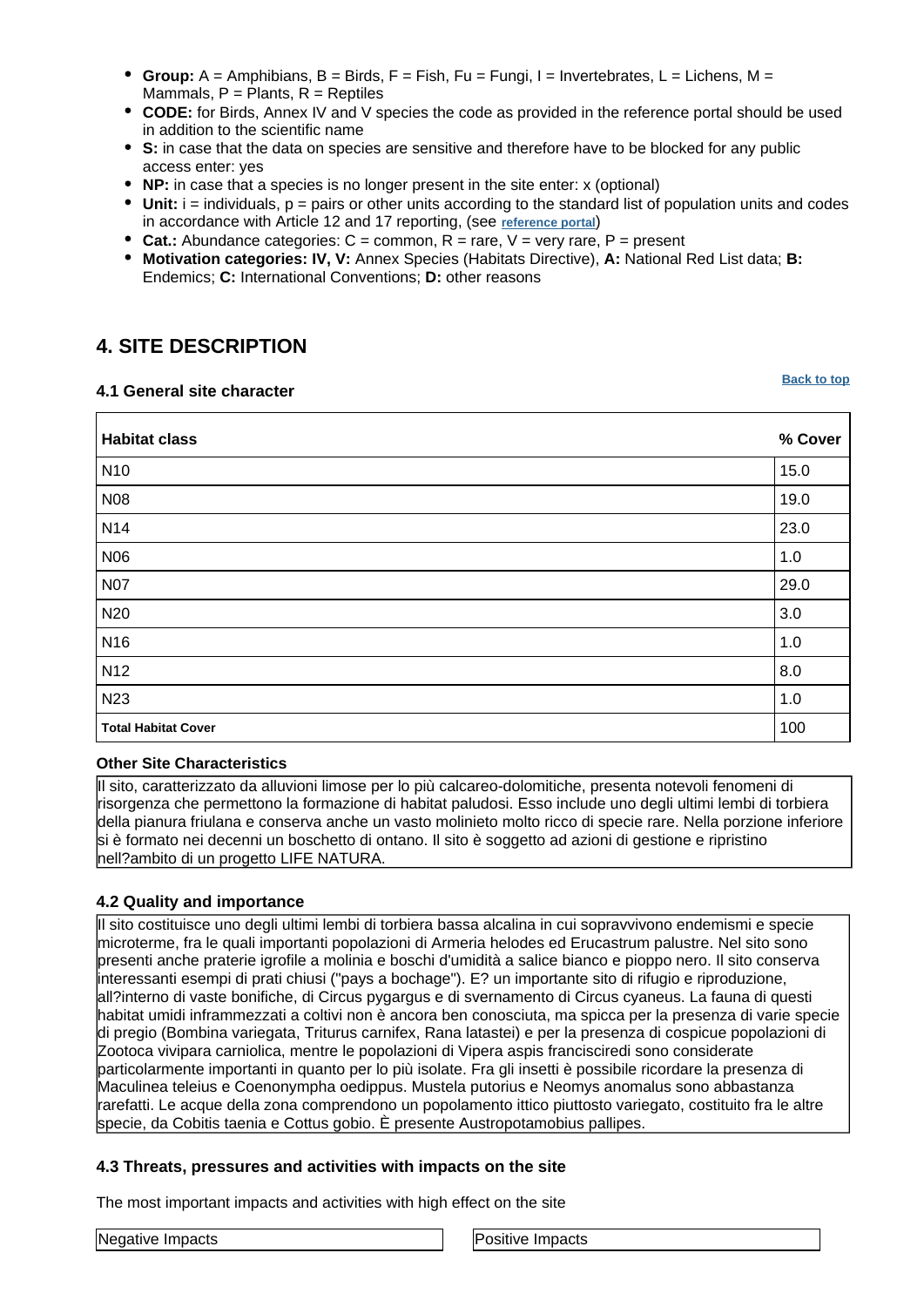| Rank                    | <b>Threats</b><br>and<br>pressures<br>[code] | Pollution<br>(optional)<br>[code] | inside/outside<br>[i o b] |
|-------------------------|----------------------------------------------|-----------------------------------|---------------------------|
| M                       | A08                                          |                                   | b                         |
| M                       | E01                                          |                                   | 0                         |
| M                       | B02                                          |                                   | b                         |
| Η                       | J02.03                                       |                                   | 0                         |
| $\overline{\mathsf{M}}$ | D01.01                                       |                                   |                           |
| M                       | 101                                          |                                   | b                         |
| H                       | F03.01                                       |                                   | b                         |
| H                       | K02.02                                       |                                   |                           |
| $\overline{\mathsf{M}}$ | A01                                          |                                   | b                         |
| H                       | A02.01                                       |                                   | b                         |

| <b>IRank</b> | Activities,<br>management (optional)<br>[code] | Pollution<br>[code] | inside/outside<br>[i o b] |
|--------------|------------------------------------------------|---------------------|---------------------------|
| м            | A03                                            |                     |                           |

Rank:  $H = high$ ,  $M = medium$ ,  $L = low$ 

Pollution:  $N =$  Nitrogen input, P = Phosphor/Phosphate input, A = Acid input/acidification,  $T =$  toxic inorganic chemicals,  $Q =$  toxic organic chemicals,  $X =$  Mixed pollutions

 $i = inside, o = outside, b = both$ 

#### **4.5 Documentation**

<span id="page-6-0"></span>BULGARINI F., CALVARIO E., FRATICELLI F., PETRETTI F. & SARROCCO S., 1999. Libro Rosso degli animali d'Italia. Vertebrati. WWf Italia ed., Roma: 1-210. DE LUISE G., 2006. I Crostacei decapodi di acqua dolce in Friuli Venezia Giulia. Recenti acquisizioni sul comportamento e sulla distribuzione nelle acque dolci della Regione. Venti anni di studi e ricerche. Ente Tutela Pesca del Friuli Venezia Giulia, Udine. LAPINI L. & FABIAN S., 2005. Una popolazione di Zootoca vivipara carniolica MAYER, BÖHME, TIEDERMANN & BISCHOFF, 2000 nelle zone umide dell'Alto Livenza (Italia nord-orientale, Reptilia: Lacertidae). Gortania-Atti del Museo Friulano di Storia Naturale, Udine, 26 (2004): 289-296. MARTELLI D. & PARODI R., 1992. Albanella minore, Circus Pygargus. In: BRICHETTI P. et al. (eds.), Fauna d'Italia. XXIX. Aves. I. Ed. Calderini, pp. 541-550, Bologna. ORIOLO G., DEL FAVERO G., SIARDI E., DREOSSI G. F., VANONE G., 2010. Tipologie dei boschi ripariali e palustri in Friuli Venezia Giulia. Regione Autonoma Friuli Venezia Giulia. 95 pp. PESTRIN C., ZANDIGIACOMO P., 2003. Contributo alla conoscenza della fauna a Ropaloceri della Palude Selvote (Pianura Friulana). Boll. Soc. Naturalisti "Silvia Zenari", Pordenone, 27:87-98. PESTRIN C. & ZANDIGIACOMO P., 2004. Contributo alla fauna a Rapaloceri della Palude Selvate (Pianura Friulana). Boll. Soc. Naturalisti "Silvia Zenari", Pordenone, 27 (2003): 87-98. POLDINI L., 1973. Die Pflanzendecke der Kalkflachmoore in Friaul (Nordostitalien). Berichte des Geobot. Inst. ETH, Stiftung Rübel, 51:166-178, Zürich. POLDINI L., 1977. Centaurea forojuliensis, della sect. Jacea DC. s. str., nuova entità dal Friuli. Giorn. Bot. Ital. 111(6): 368. POLDINI L., VIDALI M., GANIS P., 2011. Riparian Salix alba: Scrubs of the Po lowland (N-Italy) from an European perspective. Pl. Bios. 145 (sup.1): 132-147 RICHARD J. & SEMENZATO M., 1992. Nuovi rinvenimenti di Bombina variegata (Linnaeus, 1758) e Lacerta (Z.) vivipara JACQUIN, 1787 nella Pianura Veneta. Atti Soc. Ital. Sci. Nat. Museo Civ. St. Nat., 132(15):181-191, Milano. SBURLINO G. & GHIRELLI L., 1994. Le cenosi a Schoenus nigricans del Caricion davallianae Klika 1934 nella Pianura Padana orientale (Veneto-Friuli). Studia Geobot. 14: 63-68. SBURLINO G., BRACCO F., BUFFA G. & ANDREIS C., 1995. I prati a Molinia caerulea (L.) Moench della Pianura padana: sintassonomia, sincorologia, sinecologia. Fitosociologia, 29:67-87. SBURLINO G., POLDINI L., VENANZONI R., GHIRELLI L., 2011. Italian black alder swamps: Their syntaxonomic relationships and originality within the European context. Pl. Biosyst. 145, Supplement: 148-171. SBURLINO G., TOMASELLA M., ORIOLO G., POLDINI L., 2004 (2005). La vegetazione acquatica e palustre dell'Italia nord-orientale. 1 - La classe Lemnetea Tüxen ex O. Bolòs et Masclans 1955, Fitosociologia 41(1): 27-42. SBURLINO G., TOMASELLA M., ORIOLO G., POLDINI L., F. BRACCO, 2008. La vegetazione acquatica e palustre dell'Italia nord-orientale 2 - La classe Potametea Klika in Klika et V. Novák 1941. Fitosociologia 45(2): 3-41. SGUAZZIN F., 2000. Briofite raccolte nella fascia delle risorgive del basso Friuli. Gortania 22: 69-76. TOMASELLA M., ORIOLO G., 2006. Primo contributo alla conoscenza delle Characeae del Friuli Venezia Giulia e dei territori limitrofi: il genere Chara L. Gortania 28: 109-122. TOMASELLA M., PIZZUL E., ZANUT E., 2010. Le macrofite come indicatori biologici per la valutazione della qualità del bacino del fiume Stella (Friuli Venezia Giulia, Nord-Est Italia). Macrofite & Ambiente – XIX Congresso della Società Italiana di Ecologia "Dalle vette alpine alle profondità marine" Bolzano, 15-18 settembre 2009. Eurak book 58 vol.3: 105-118.